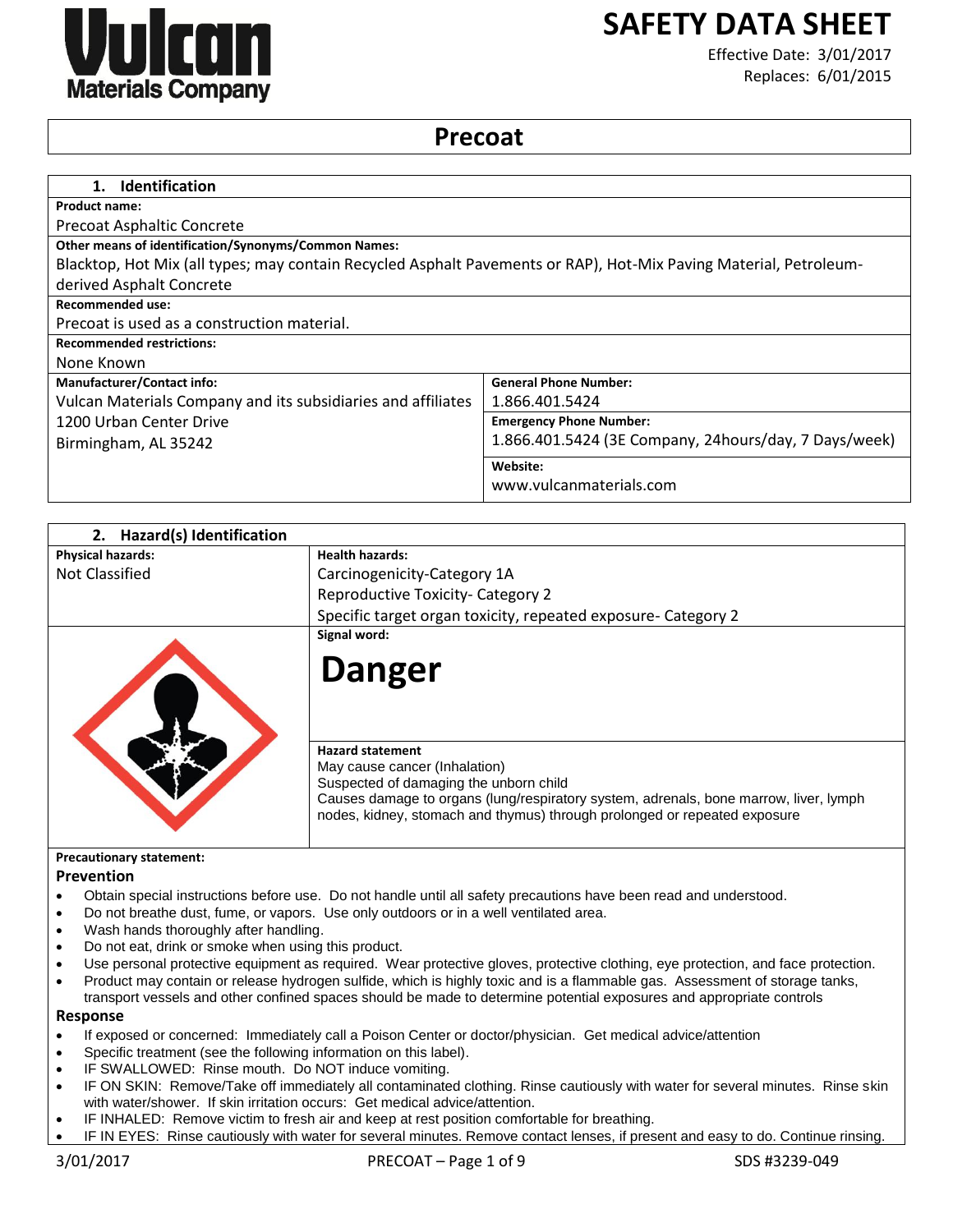Wash contaminated clothing before reuse.

# **Storage**

Store in a well ventilated place.

# **Disposal**

Dispose of contents/container in accordance with all local, regional, national, and international regulations.

**Supplemental information:**

Heated material can cause thermal burns. Fumes from heated Precoat may be irritating to the eye, nose and throat. Precoat contains aggregate, a naturally occurring mineral complex with varying quantities of quartz (crystalline silica). Respirable Crystalline Silica (RCS) may cause cancer. Hardened product may be subjected to various natural or mechanical forces that produce small particles (dust) which may contain respirable crystalline silica (particles less than 10 micrometers in aerodynamic diameter). Repeated inhalation of respirable crystalline silica (quartz) may cause lung cancer according to IARC, NTP; ACGIH states that it is a suspected cause of cancer.

| 3. Composition/information on ingredients                                    |                       |           |  |
|------------------------------------------------------------------------------|-----------------------|-----------|--|
| <b>Chemical name</b>                                                         | <b>CAS number</b>     | %         |  |
| Aggregate (crushed stone, sand, gravel, slag)<br>Quartz (crystalline silica) | Mixture<br>14808-60-7 | >98<br>>1 |  |
| Asphalt                                                                      | 8052-42-4             | $<$ 2     |  |
| May contain:                                                                 |                       |           |  |
| Vacuum tower bottoms                                                         | 64741-56-6            | >0.1      |  |
| Heavy naph. Petroleum distillates                                            | 64741-53-3            | >0.1      |  |
| Aromatic extract oil                                                         | 64742-11-6            | >0.1      |  |
| Heavy Para. distillate solvent extract                                       | 64742-04-7            | >0.1      |  |
| Hydrogen sulfide                                                             | 7783-06-4             | < 0.2     |  |
| Additives                                                                    | Mixture               | $<$ 1     |  |

# **4. First-aid measures**

# **Inhalation:**

Remove person to fresh air. If lung irritation persists or later develops, contact a physician. If not breathing, initiate rescue breathing, give oxygen by trained personnel and get immediate medical attention. Do not attempt to rescue victim from confined spaces without adequate protective equipment.

# **Eyes:**

Immediately flush eye(s) with plenty of clean water for at least 15 minutes, while holding the eyelid(s) open. Occasionally lift the eyelid(s) to ensure thorough rinsing. Beyond flushing, do not attempt to remove material from eye(s). Contact a physician if irritation persists or later develops. Thermal burns require immediate medical attention.

# **Skin:**

Hot Material: Remove contaminated clothing, if possible, and immediately flush skin in cool water for at least 15 minutes. Iced water or cold packs may be applied to burned area. Do not attempt to remove material from a burn. Get immediate medical attention. Cold Material: Clean exposed skin with soap or mild detergent and large amounts of water until all material is removed from the skin. Do not use solvents or thinners to remove material from skin.

# **Ingestion:**

If swallowed, do not induce vomiting. Drink a large volume of water and get immediate medical attention. Never give anything by mouth to an unconscious person. If vomiting occurs, keep head lower than hips to prevent aspiration.

**Most important symptoms/effects, acute and delayed:**

Emissions from the heated material may have an unpleasant odor and may cause moderate to severe irritation of the mucous membranes and upper respiratory tract, headaches, nausea and dizziness. Toxic hydrogen sulfide gas may be released. Do not depend upon sense of smell for warning of overexposure, since the gas causes rapid olfactory fatigue which deadens the sense of smell at levels as low as 50 ppm. Unconsciousness and asphyxiation may occur in poorly ventilated or confined spaces. See Section 11 for additional information.

Breathing respirable crystalline silica-containing dust for prolonged periods in the workplace can cause lung damage and a lung disease called silicosis. Symptoms of silicosis may include (but are not limited to) shortness of breath, difficulty breathing with or without exertion; coughing; diminished work capacity; diminished chest expansion; reduction of lung volume; right heart enlargement and/or failure.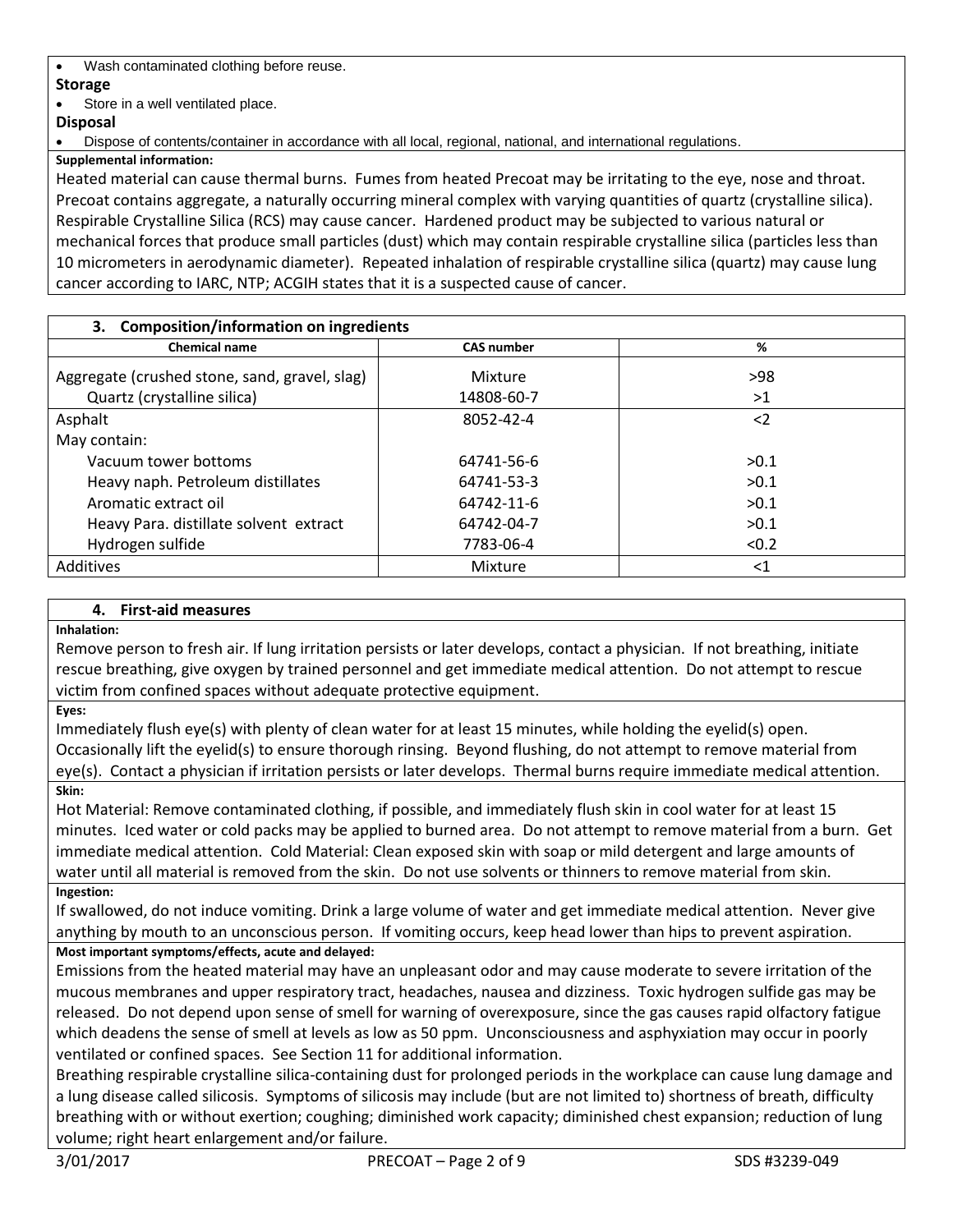#### **Indication of immediate medical attention and special treatment needed:**

In general, emesis induction is unnecessary in high viscosity, low volatility products. Inhalation exposure of hydrogen sulfide may result in pulmonary congestion. Patients may be predisposed to pneumonia during convalescence, and should be kept under observation. Contact a Poison Center for additional treatment information.

Not all individuals with silicosis will exhibit symptoms of the disease. However, silicosis can be progressive and symptoms can appear even years after exposures have ceased. Persons with silicosis have an increased risk of pulmonary tuberculosis infection.

# **For emergencies contact 3E Company at 1.866.401.5424 (24 hours/day, 7 days/week).**

# **5. Fire-fighting measures**

#### **Suitable extinguishing media:**

Agents approved for Class B hazards (e.g., dry chemical, carbon dioxide, halogenated agents, foam, and steam) and water fog.

#### **Unsuitable extinguishing media:**

Avoid use of straight-stream water. Adding water to hot asphalt presents an explosion hazard.

### **Specific hazards arising from the chemical:**

Do not heat above flash point. Fumes/vapors can explode when concentrated in an enclosed environment and supplied with an ignition source. Never weld or use a cutting torch or open flame on a full, partially full or empty bin, hopper, or other container that holds or has held asphaltic material unless precautions are taken to prevent explosion. WARNING: Hydrogen sulfide ( $H_2S$ ) and other hazardous gases/vapors may evolve and collect in the headspace of storage tanks or other enclosed vessels, and can create an explosive, toxic, or oxygen deficient atmosphere.  $H_2S$  gas is extremely flammable and can explode if an ignition source is provided. See Section 11 for health effects of  $H_2S$  gas.

**Special protective equipment and precautions for firefighters:**

Avoid breathing irritating and potentially toxic fumes, including hydrogen sulfide gas. Firefighters should wear NIOSH/MSHA approved positive pressure breathing apparatus (SCBA) with full face mask and full protective equipment.

**Fire-fighting equipment/instructions:**

Adding water to hot asphalt presents an explosion hazard.

**Specific methods:**

Use water spray to keep fire-exposed containers cool.

# **6. Accidental release measures**

### **Personal precautions, protective equipment and emergency procedures:**

Ventilate area and avoid emission inhalation or skin contact by using appropriate precautions outlined in this SDS (see Section 8). Keep all sources of ignition at least 50 feet away. Prevent materials from entering streams, drainages, or sewers. Spills entering surface waters or sewers entering/leading to surface waters must be reported to the National Response Center 1-800-424-8802. Based on volume and use, components of this product may be subject to reporting requirements of Title III of SARA, 1986, and 40 CFR 372.

### **For emergencies, contact 3E Company at 1-866-401-5424 (24 hours/day, 7 days/week)**.

**Environmental precautions:**

Stop leak and contain spilled material with sand, aggregate fines, or other inert adsorbent. Collect adsorbed product and clean up materials in appropriate container for proper disposal. Notify proper authorities.

### **Methods and materials for containment and cleaning up:**

Contact the asphalt plant to determine feasibility of recycling material. Dispose of waste materials in accordance with applicable federal, state and local laws and regulations.

# **7. Handling and storage**

### **Precautions for safe handling:**

Follow personal protection and protective controls set forth in Section 8 of this SDS when handling this product. If personnel must enter a tank or other confined space that contained this material, follow the OSHA Confined Space Entry Program as specified in 29 CFR 1910.146. Do not store near food, beverages or smoking materials. Avoid personal contact with heated material. Respirable crystalline silica-containing dust may be generated when hardened asphalt mix is subjected to mechanical forces, such as demolition work, surface treatment (sanding, grooving, chiseling, etc.), and/or recycling of pavement.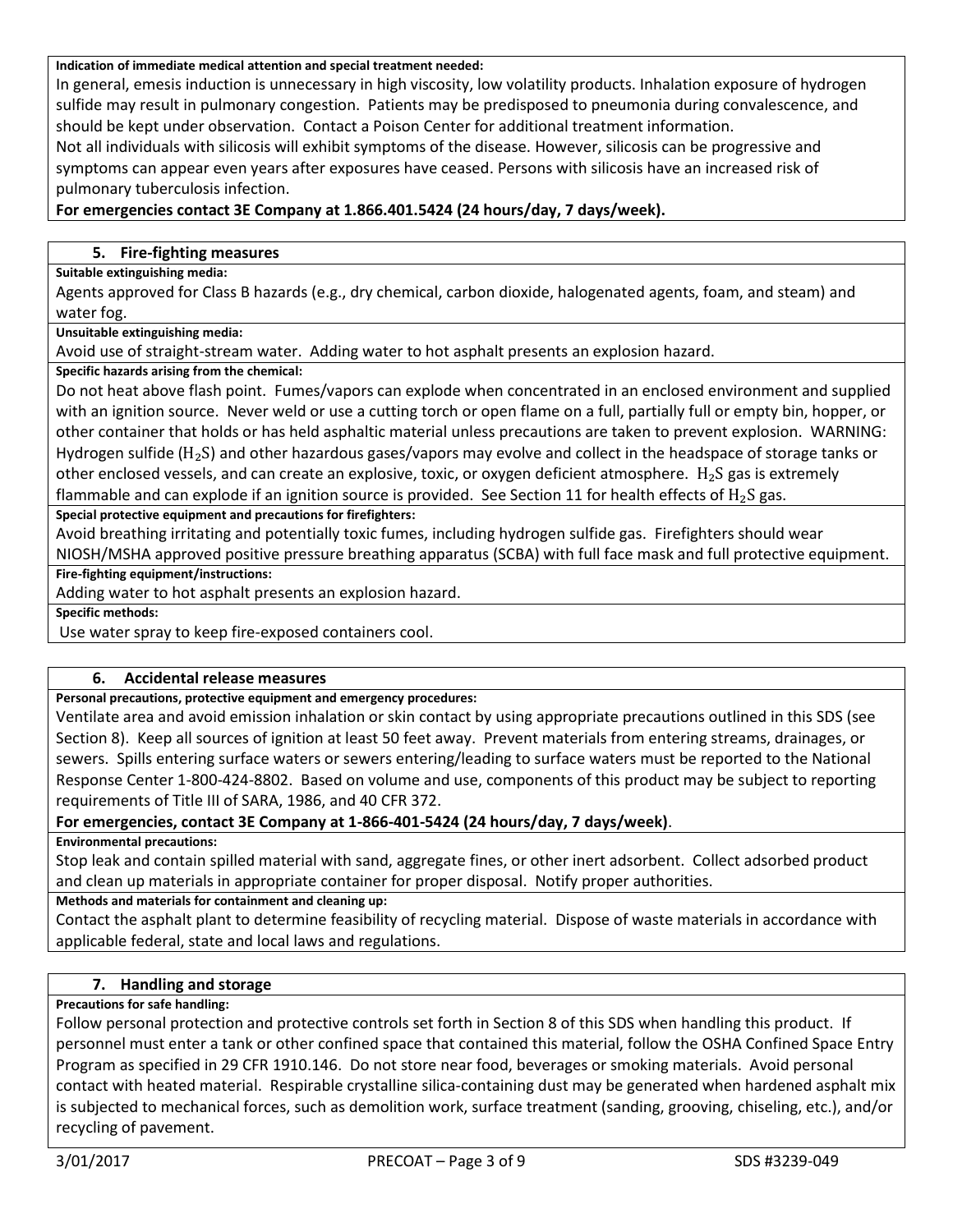Do not attempt to clean empty containers since residue is difficult to remove. Do not pressurize, cut, weld, braze, solder, drill, grind or expose such containers to heat, flame, sparks, static electricity, or other sources of ignition as they may explode and cause injury or death. Tripping accidents have occurred because of asphalt buildup on bottoms of shoes and boots; buildup should be removed regularly to prevent such accidents. Do not use solvents or thinners to clean footwear.

# **Conditions for safe storage, including any incompatibilities:**

Store away from all ignition sources and open flames in accordance with applicable laws and regulations. Vapors containing hydrogen sulfide may accumulate during storage or transport of asphaltic materials. When petroleum asphalt products are heated, potentially irritating emissions (fumes, mists, vapors) may be released.

# **8. Exposure controls/personal protection**

#### **Legend:**

NE = Not Established; PEL = Permissible Exposure Limit; TLV = Threshold Limit Value; REL = Recommended Exposure Limit; STEL= Short Term Exposure Limit; OSHA = Occupational Safety and Health Administration; MSHA = Mine Safety and Health Administration; NIOSH = National Institute for Occupational Safety and Health; ACGIH = American Conference of Governmental Industrial Hygienists

|                                                                              | OSHA/MSHA                                                                                                                                          | <b>ACGIH</b>                                                                  | <b>NIOSH</b>              |
|------------------------------------------------------------------------------|----------------------------------------------------------------------------------------------------------------------------------------------------|-------------------------------------------------------------------------------|---------------------------|
| Component                                                                    | <b>PEL</b>                                                                                                                                         | <b>TLV</b>                                                                    | <b>REL</b>                |
| <b>Asphalt Fumes</b>                                                         | <b>NE</b>                                                                                                                                          | $0.5 \text{ mg/m}^3$ (as benzene-soluble<br>aerosol)                          | Ceiling 5 ppm             |
| Particulates not otherwise classified                                        | 15 mg/m <sup>3</sup> (total dust)<br>5 mg/m <sup>3</sup> (respirable fraction)                                                                     | 10 mg/m $3$ (inhalable fraction)<br>3 mg/m <sup>3</sup> (respirable fraction) | <b>NE</b>                 |
| Respirable dust containing silica                                            | 10 mg/m <sup>3</sup> ÷ (% silica + 2)                                                                                                              | Use Respirable Silica TLV                                                     | Use Respirable Silica TLV |
| Total dust containing silica                                                 | MSHA: 30 mg/m <sup>3</sup> ÷ (% silica + 3)                                                                                                        | <b>NE</b>                                                                     | <b>NE</b>                 |
| Respirable Crystalline Silica (quartz)                                       | OSHA: 0.05 mg/m <sup>3</sup> (PEL)<br>OSHA: $0.025$ mg/m <sup>3</sup> (Action Level)<br>MSHA: Use Respirable Dust<br>containing Silica PEL (above) | 0.025 mg/m <sup>3</sup>                                                       | 0.05 mg/m <sup>3</sup>    |
| Respirable Tridymite and Cristobalite<br>(other forms of crystalline silica) | OSHA: Use respirable crystalline<br>silica PEL<br>MSHA: 1/2 of respirable dust<br>containing silica PEL                                            | 0.025 mg/m <sup>3</sup>                                                       | 0.05 mg/m <sup>3</sup>    |
| Ammonia (NH <sub>3</sub> )                                                   | 50 ppm                                                                                                                                             | 25 ppm<br>STEL 35 ppm                                                         | 25 ppm<br>Ceiling 35 ppm  |
| Carbon Monoxide (CO)                                                         | 50 ppm                                                                                                                                             | 25 ppm                                                                        | 35 ppm<br>Ceiling 200 ppm |
| Hydrogen Sulfide (H <sub>2</sub> S)                                          | Ceiling 20 ppm                                                                                                                                     | 10 ppm<br>STEL 15 ppm                                                         | Ceiling 10 ppm            |
| Nitrogen Dioxide (NO2)                                                       | Ceiling 5 ppm                                                                                                                                      | 3 ppm<br>STEL 5 ppm                                                           | STEL 1 ppm                |
| Ozone (O <sub>3</sub> )                                                      | $0.1$ ppm                                                                                                                                          | $0.05$ ppm                                                                    | Ceiling 0.1 ppm           |
| Sulfur Dioxide (SO <sub>2</sub> )                                            | 5 ppm                                                                                                                                              | STEL 0.25 ppm                                                                 | 2 ppm<br>STEL 5 ppm       |

### **Exposure Guidelines:**

Workers should station themselves on the upwind side of asphalt emissions when possible. It is recommended that asphalt emissions be monitored regularly to determine exposure levels. Total dust containing silica, respirable silicacontaining dust and respirable crystalline silica (quartz) levels should be monitored regularly to determine worker exposure levels. Exposure levels in excess of allowable exposure limits should be reduced by all feasible engineering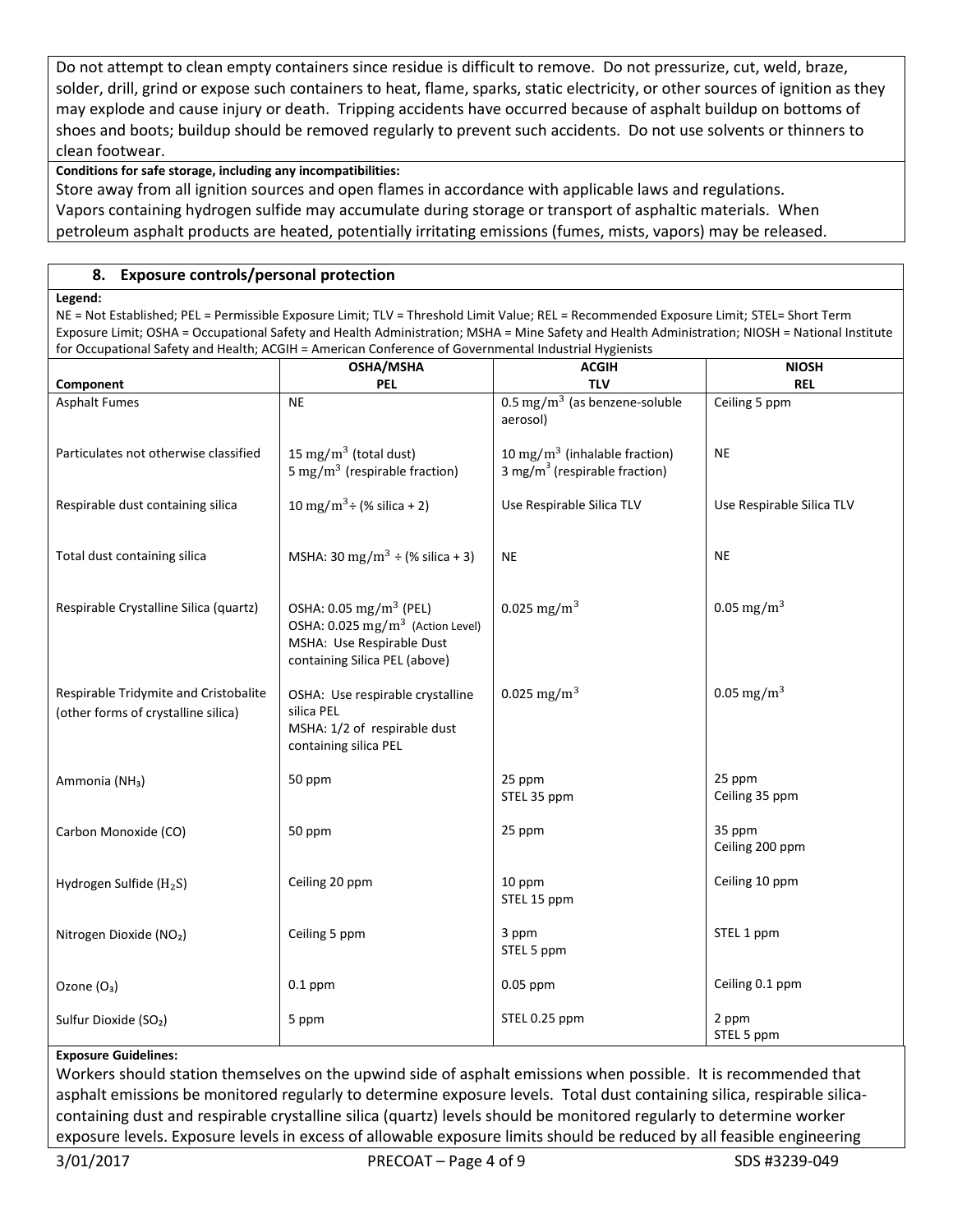controls, including (but not limited to) wet suppression, ventilation, process enclosure, and enclosed employee workstations.

# **Engineering Controls:**

General dilution or local exhaust ventilation is required to maintain exposures below appropriate exposure limits. Use only in well-ventilated areas. Activities with dried/hardened product that generate dust require the use of general ventilation, local exhaust and/or wet suppression methods to maintain exposures below appropriate exposure limits. **Eye Protection:**

Use a full-face shield and chemical safety goggles if handling heated material. Safety glasses with side shields should be worn as minimum protection at ambient temperatures. Contact lens should not be worn when eye contact with product is possible.

# **Skin Protection (Protective Gloves/Clothing):**

Avoid skin contact with material by wearing impervious gloves and protective clothing. With product at ambient temperatures, use disposable nitrile, neoprene or butyl rubber material. When handling hot material, use heat-resistant gloves. Use insulated, heat-resistant clothing as necessary.

# **Respiratory Protection:**

Not expected to be necessary under normal use and working conditions. All respirators must be NIOSH-approved for the exposure levels present. (See NIOSH Respirator Selection Guide). The need for respiratory protection should be evaluated by a qualified safety and health professional. For air-contaminant concentrations which exceed or are likely to exceed applicable exposure limits, use a NIOSH-approved, contaminant-specific, air purifying respirator. If such conditions are sufficiently high that the air-purifying respirator is inadequate, or if oxygen adequate to sustain life is not present, use a positive-pressure, self-contained breathing apparatus. Activities that generate dust require the use of an appropriate dust respirator where dust levels exceed or are likely to exceed allowable exposure limits. For respirable silica-containing dust levels that exceed or are likely to exceed an 8-hour time-weighted average (TWA) of 0.25  $\rm mg/m^3$ , a high efficiency particulate filter respirator must be worn at a minimum; however, if respirable silica-containing dust levels exceed or are likely to exceed an 8-hour TWA of 1.25  $\rm mg/m^3$  an air-purifying, full-face respirator or equivalent is required. Respirator use must comply with applicable MSHA (42 CFR 84) or OSHA (29 CFR 1910.134) standards, which include provisions for a user training program, respirator inspection, repair and cleaning, respirator fit testing, medical surveillance and other requirements.

# **9. Physical and chemical properties**

| Appearance:                             |                                          |                                               |
|-----------------------------------------|------------------------------------------|-----------------------------------------------|
| Black, viscous, granular.               |                                          |                                               |
| Odor:                                   | PH:                                      | <b>Decomposition temperature:</b>             |
| Petroleum odor.                         | Not applicable                           | Not applicable                                |
| Melting point/freezing point:           | Initial boiling point and boiling range: | Flash point:                                  |
| $100 - 135$ °F                          | 470°C                                    | >500°F (min). COC                             |
| <b>Evaporation rate:</b>                | Flammability:                            | Upper/lower flammability or explosive limits: |
| Not applicable                          | Not applicable                           | Not applicable                                |
| Vapor pressure:                         | Vapor density:                           | Solubility:                                   |
| Not applicable                          | >1                                       | Negligible                                    |
| Partition coefficient: n-octanol/water. | <b>Autoignition temperature:</b>         | Specific Gravity ( $H_2O = 1$ ):              |
| Not applicable                          | Not applicable                           | $2.2 - 2.5$                                   |

### **10. Stability and reactivity**

**Reactivity:**

Not reactive under normal use.

**Chemical stability:**

Stable under normal temperatures and pressures.

**Possibility of hazardous reactions:**

None under normal use.

**Conditions to avoid (e.g., static discharge, shock or vibration):**

Keep away from direct flame/ignition sources. Contact with incompatible materials should be avoided (see below). See Sections 5, 6 and 7 for additional information.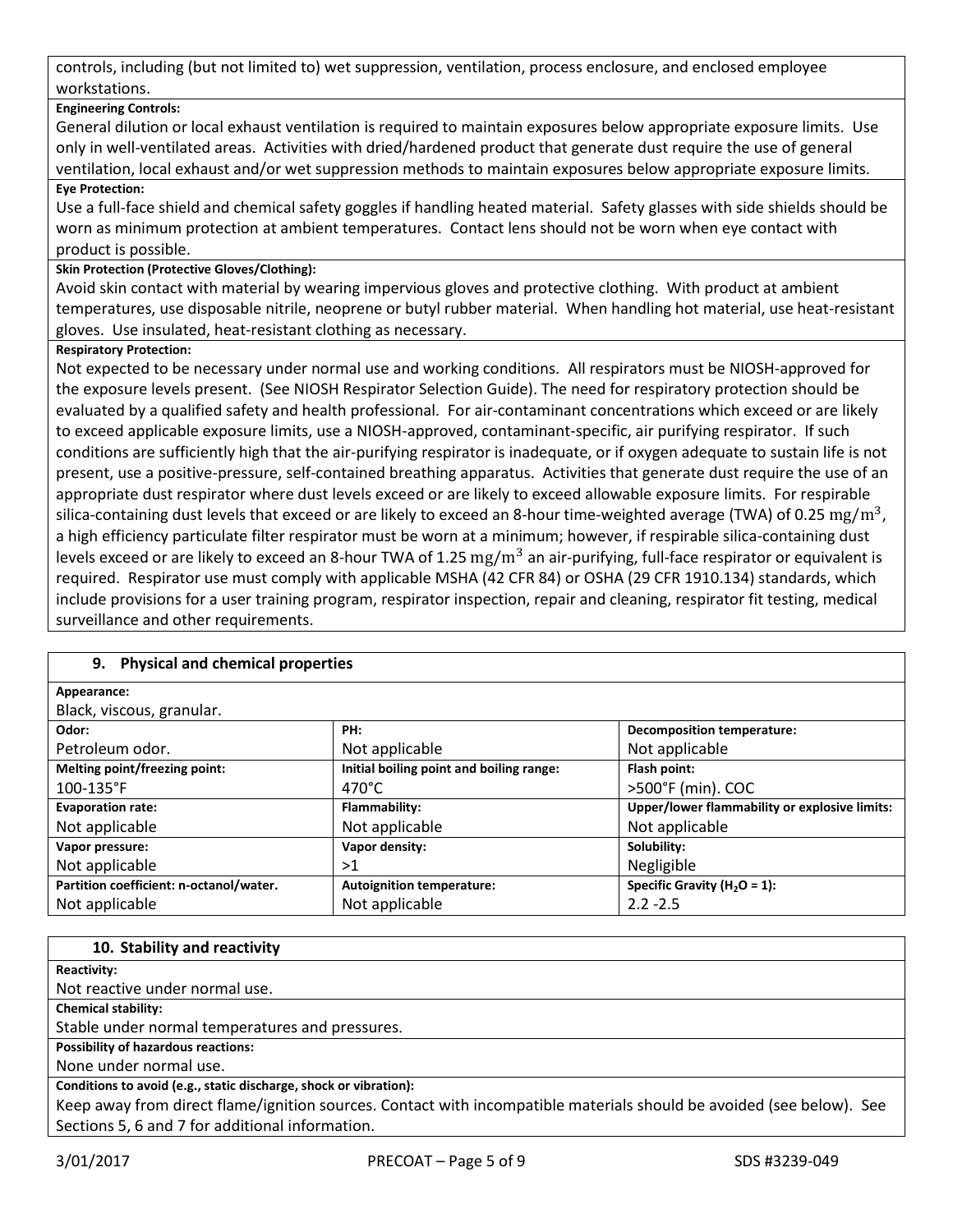#### **Incompatible materials:**

Strong oxidizers may react with hydrocarbons. Contact with fluorine may cause burning or explosion. Adding water to hot asphalt presents an explosion hazard.

#### **Hazardous decomposition products:**

Carbon monoxide and other compounds (such as amines, ammonia, nitrogen dioxide, sulfur dioxide, ozone, hydrogen sulfide, and various hydrocarbons) may be released by thermal decomposition. Hazardous vapors can collect in enclosed vessels or areas if not properly ventilated. If hydrogen sulfide is present, the flammable limits range from 4.3 to 45.5% by volume and its presence may promote the formation of pyrophoric (spontaneously igniting) iron compounds (See 29 CFR 1910.146). Respirable crystalline silica-containing dust may be generated. When heated, quartz is slowly transformed into tridymite (above 860°C/1580°F) and cristobalite (above 1470°C/2678°F).

# **11. Toxicological information**

**Primary Routes of Exposure:**

Inhalation and contact with the eyes and skin.

**Symptoms related to the physical, chemical, toxicological characteristics**

#### **Inhalation:**

Fumes, mists or vapors may cause respiratory irritation. Contains or may release hydrogen sulfide gas ( $H_2S$ ), which may accumulate in confined spaces.  $H_2S$  fumes and vapors may be harmful or fatal if inhaled.

Breathing silica containing dust for prolonged periods in the workplace can cause lung damage and lung disease called silicosis. Several scientific organizations have classified crystalline silica as causing lung cancer in humans. Silicosis and lung cancer can result in permanent injury or death.

#### **Eye Contact:**

Direct contact with hot material can cause severe thermal burns. Hardened material may scratch the eye causing tearing, redness and a stinging sensation. Fumes, vapors or mists may be irritating.

**Skin Contact:**

Direct contact with hot material can cause severe thermal burns. Hardened material may cause irritation due to abrasive effects.

**Ingestion:**

Direct contact with heated material can cause severe thermal burns. Asphalt has a low toxicity when ingested, however, chewing and swallowing asphalt may cause gastrointestinal effects. Gastric masses (Bezoars) and stomach (pyloric) obstructions have been reported in individuals who have chewed and swallowed asphalt.

### **Medical Conditions Aggravated by Exposure:**

Pre-existing medical conditions that may be aggravated by exposure include disorders of the eye, skin and/or lung (including asthma and/or other breathing disorders).

**Delayed and immediate effects and also chronic effects from short- and long-term exposure:**

Prolonged and repeated exposure to asphalt may cause skin disorders such as dermatitis, folliculitis, and acne-like lesions, or more rarely, pigmentation of the skin. Chronic inhalation of high concentrations of asphalt emissions may cause chronic bronchitis and pneumonitis (inflammation of the lungs). In mice, there was damage to the lungs, including bronchitis, pneumonitis, and abscess formation. Guinea pigs and rats showed pneumonitis, peribronchial adenomatosis, and some squamous cell metaplasia.

This material contains heavy vacuum distillates/aromatic extract oils. Repeated dermal application of these oils to experimental animals has been reported to cause skin disorders, effects on the adrenals, bone marrow, liver, lymph nodes, kidney, stomach and thymus as well as fetal death and birth defects.

Repeated exposure to low levels of  $H_2S$  may cause eye effects including conjunctivitis and corneal injury. There is no evidence that  $H_2S$  will accumulate in the body tissue.

The following information applies to the dried product if it is subjected to mechanical forces (such as demolition or asphalt recycling work), which may generate crystalline silica-containing dust particles:

Prolonged overexposure to respirable dusts in excess of allowable exposure limits can cause inflammation of the lungs leading to possible fibrotic changes, a medical condition known as pneumoconiosis.

Prolonged and repeated overexposure to high levels of respirable crystalline silica-containing dust may cause a chronic form of silicosis, an incurable lung disease that may result in permanent lung damage or death. Chronic silicosis generally occurs after 10 years or more of overexposure; a more accelerated type of silicosis may occur between 5 and 10 years of higher levels of prolonged and repeated overexposure. In early stages of silicosis, not all individuals will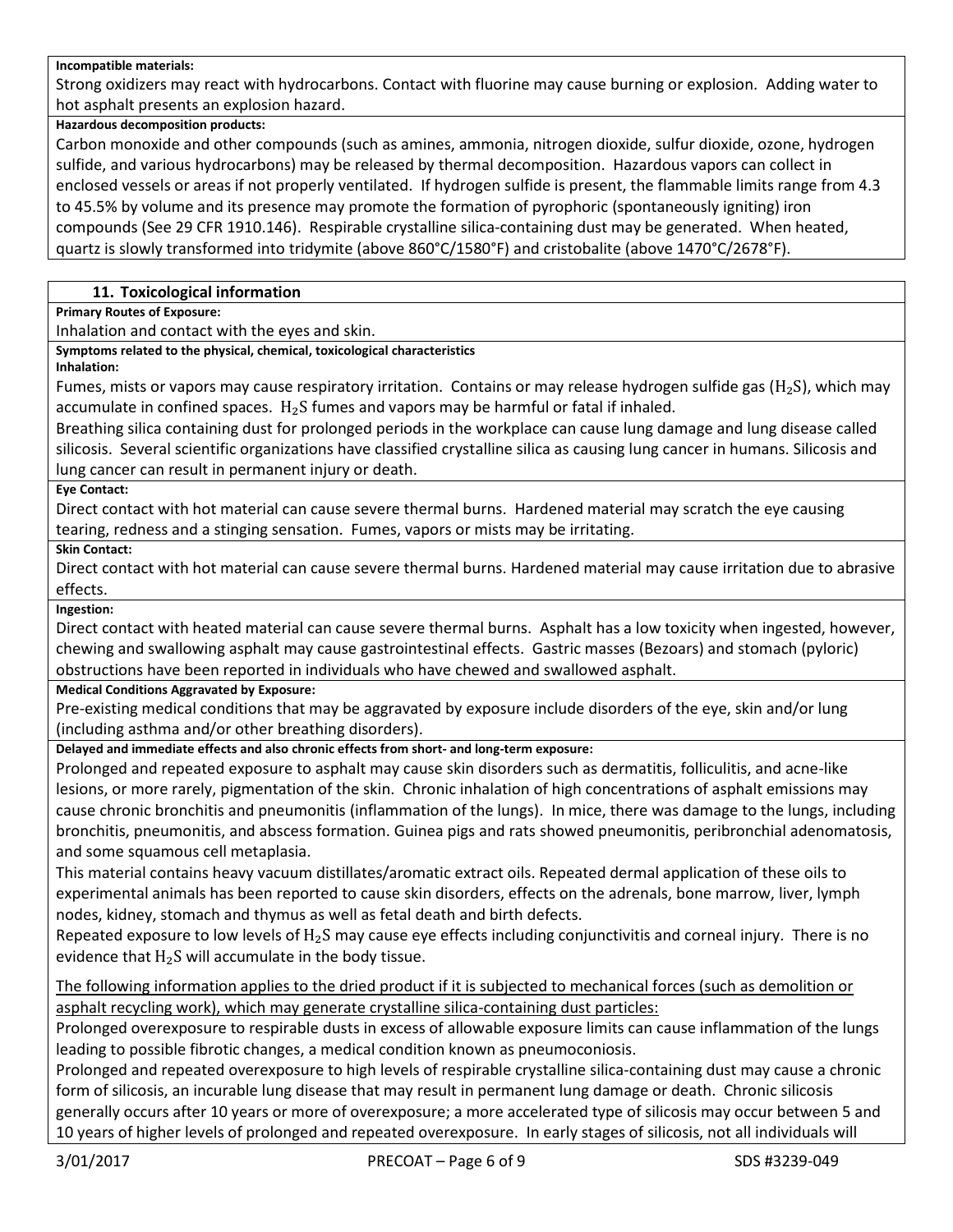exhibit symptoms (signs) of the disease. However, silicosis can be progressive, and symptoms can appear at any time, even years after exposure has ceased.

Repeated overexposures to very high levels of respirable crystalline silica for periods as short as six months may cause acute silicosis. Acute silicosis is a rapidly progressive, incurable lung disease that is typically fatal. Symptoms include (but are not limited to): shortness of breath, cough, fever, weight loss, and chest pain.

Respirable dust containing newly broken crystalline silica particles has been shown to be more hazardous to animals in laboratory tests than respirable dust containing older crystalline silica particles of similar size. Respirable crystalline silica particles which had aged for sixty days or more showed less lung injury in animals than equal exposures to respirable dust containing newly broken particles of respirable crystalline silica.

There are reports in the literature suggesting that excessive respirable crystalline silica exposure may be associated with autoimmune disorders and other adverse health effects involving the kidney. In particular, the incidence of scleroderma (thickening of the skin caused by swelling and thickening of fibrous tissue) appears to be higher in silicotic individuals. To date, the evidence does not conclusively determine a causal relationship between silica exposure and these adverse health effects.

# **Carcinogenicity:**

Skin application of asphalt fume condensate fractions caused skin tumors in laboratory mice. When asphalt was dissolved or mixed with a solvent prior to exposing laboratory animals, the carcinogenicity results were weakly positive. The causal agent is thought to be 4 to 6 ring polycyclic aromatic compounds (PAH). Trace amounts of these materials may be present in asphalts and can be generated upon excessive heating. Some PAHs have been identified as causing carcinogenic and reproductive effects. Currently, epidemiological evidence does not support a link between asphalt exposure and human skin cancer.

Repeated breathing of asphalt emissions has not resulted in a carcinogenic response in laboratory animal testing. Although epidemiological studies on asphalt workers have suggested a possible link between asphalt fumes and certain types of cancer, confounding factors such as smoking and concomitant exposure to other agents in the workplace may have influenced the results of these studies. Asphalt is not listed as a carcinogen by the National Toxicology Program (NTP) or the Occupational Safety and Health Administration (OSHA). IARC states that there is sufficient evidence that extracts (asphalts dissolved in hydrocarbon solvents) are carcinogenic to laboratory animals and recently the agency determined that occupational exposures to oxidized asphalt and their emissions during roofing applications are "probably carcinogenic to humans "(Group 2A). They also determined that occupation exposures to hard asphalts and their emissions during mastic asphalt work and occupational exposures to straight-run asphalts and their emissions during paving operations are "possibly carcinogenic to humans" (Group 2B).

This material contains heavy vacuum distillates/aromatic extract oils. IARC has determined that there is sufficient evidence in experimental animals for their carcinogenicity, and has classified these oils as Group 1, or human carcinogens.

# The following information applies to the dried product if it is subjected to mechanical forces (such as demolition or asphalt recycling work), which may generate crystalline silica-containing dust particles:

Epidemiology studies on the association between respirable crystalline silica exposure and lung cancer have had both positive and negative results. There is some speculation that the source, type, and level of exposure of respirable crystalline silica may play a role. Studies of persons with silicosis indicate an increased risk of developing lung cancer, a risk that increases with the level and duration of exposure. It is not clear whether lung cancer develops in non-silicotic patients. Several studies of silicotics do not account for lung cancer confounders, especially smoking, which have been shown to increase the risk of developing lung disorders, including emphysema and lung cancer.

In October 1996, an IARC Working Group designated respirable crystalline silica as carcinogenic (Group 1). In 2012, an IARC Working Group re-affirmed that inhalation of crystalline silica was a known human carcinogen. The NTP's Report on Carcinogens, 9th edition, lists respirable crystalline silica as a "known human carcinogen." In the year 2000, the American Conference of Governmental Industrial Hygienists (ACGIH) listed respirable crystalline silica (quartz) as a suspected human carcinogen (A-2). These classifications are based on sufficient evidence of carcinogenicity in certain experimental animals and on selected epidemiological studies of workers exposed to respirable crystalline silica.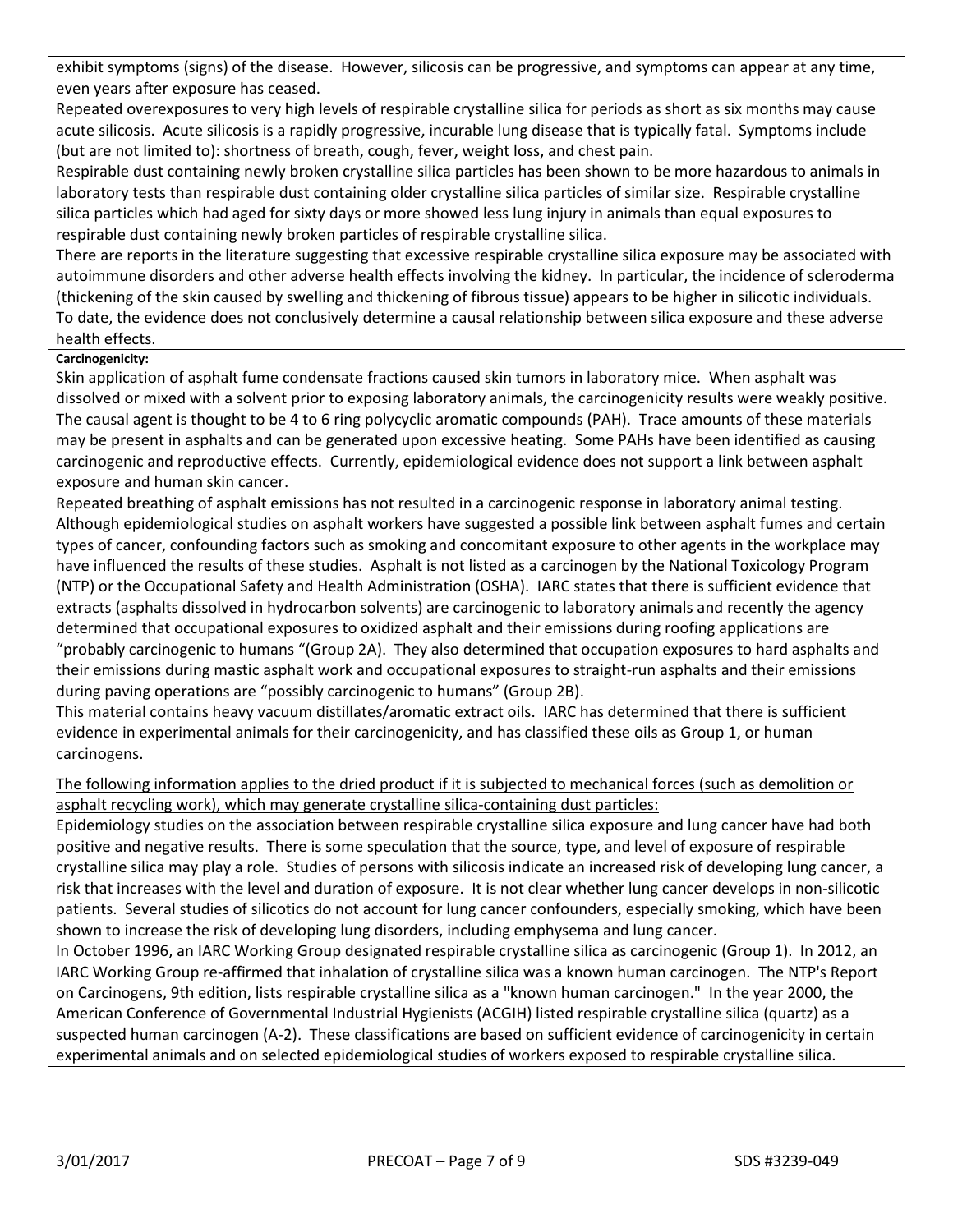# **Additional information on toxicological-effects: Acute toxicity:** Not classified No specific data on product. Based on components, not expected to be classified for acute toxicity.

Asphalt:

Acute Oral, rat: LD50 >5000 mg/kg Acute Dermal, rat: LD50 >2000 mg/kg

**Skin corrosion/irritation:** Not classified

**Serious eye damage/eye irritation:** Not classified

**Respiratory sensitization:** Not classified.

**Skin sensitization:** May cause photosensitization (contact), but not classified as a skin sensitizer.

**Germ cell Mutagenicity:** Not classified

**Carcinogenicity:** May cause cancer (Inhalation).

**Reproductive toxicity:** Suspected of damaging the unborn child.

**Specific target organ toxicity - single exposure:** Not classified

**Specific target organ- toxicity – repeated exposure:** Causes damage to organs (lungs, respiratory system, adrenals, bone marrow, liver, lymph nodes, kidney, stomach and thymus) through prolonged or repeated exposure (inhalation)

**Aspiration toxicity:** Not classified (not applicable- solid material)

### **12. Ecological information**

**Ecotoxicity (aquatic and terrestrial, where available):**

No specific data on this product. Large spills may cause damage to aquatic organisms though fouling of the shoreline.

**Persistence and degradability:**

Expected to be resistant to biodegradation.

**Bioaccumulative potential.**

Significant migration into the environment and bioaccumulation are unlikely.

**Mobility in soil.**

Not determined

**Other adverse effects.**

Not determined

### **13. Disposal considerations**

**Safe handling and disposal of waste:**

Place contaminated materials in appropriate containers and dispose of in a manner consistent with applicable federal, state, and local regulations. Prevent from entering drainage, sewer systems, and unintended bodies of water. It is the responsibility of the user to determine, at the time of disposal, whether product meets criteria for hazardous waste. Product uses, transformations, mixture and processes, may render the resulting material hazardous.

| 14. Transport information      |
|--------------------------------|
| <b>UN Number:</b>              |
| Not regulated.                 |
| UN Proper shipping name:       |
| Not regulated.                 |
| <b>Transport Hazard class:</b> |
| Not applicable.                |
| Packing group, if applicable:  |
| Not applicable.                |
| Marine pollutant (Yes/No):     |
| Not applicable.                |